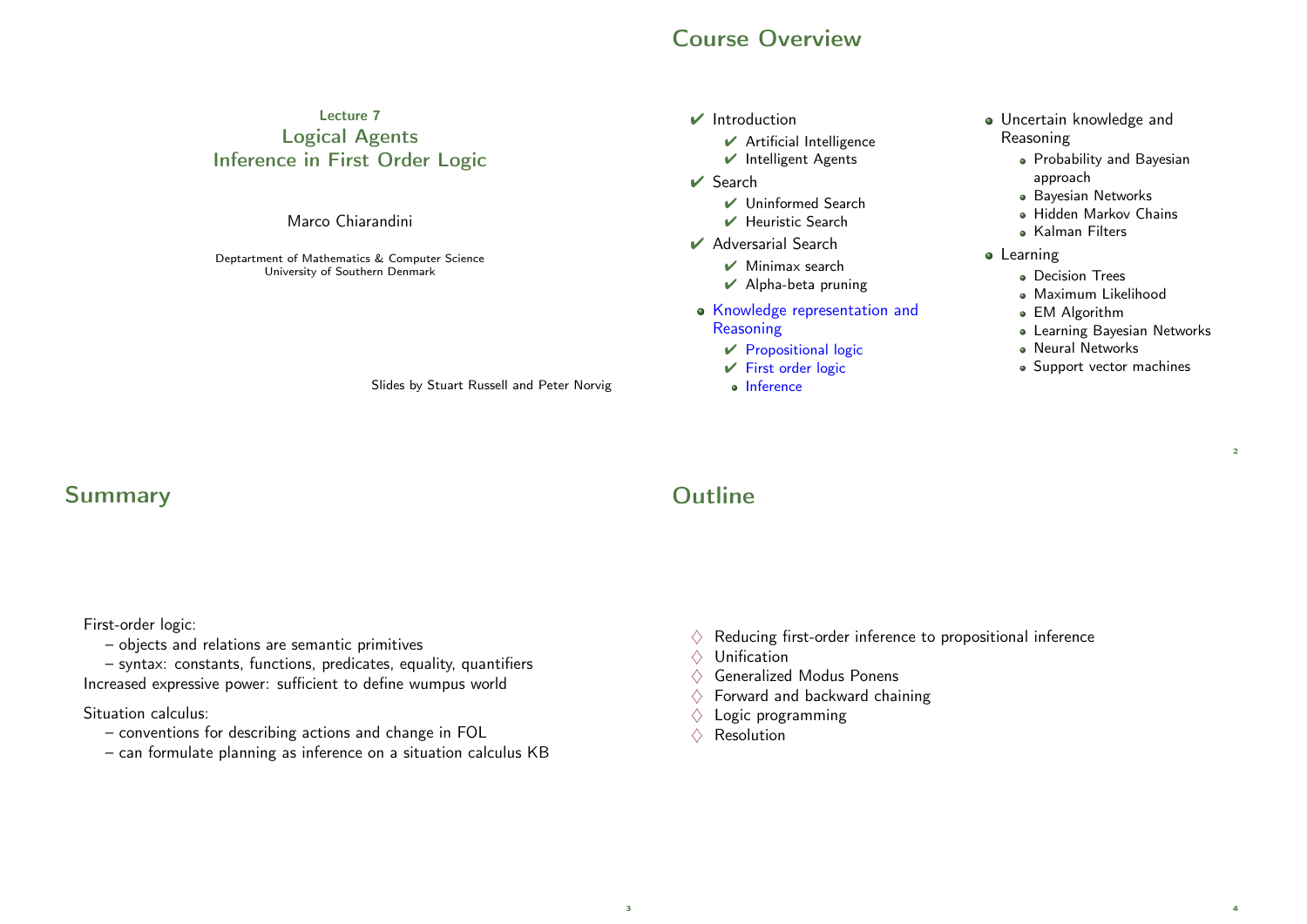## A brief history of reasoning

450b.c. Stoics propositional logic, inference (maybe) 322b.c. Aristotle "syllogisms" (inference rules), quantifiers

1931 Gödel ¬∃ complete algorithm for arithmetic 1960 Davis/Putnam "practical" algorithm for propositional logic 1965 Robinson "practical" algorithm for FOL—resolution

1847 Boole propositional logic (again)

Wittgenstein proof by truth tables 1930 Gödel ∃ complete algorithm for FOL

1879 Frege first-order logic<br>1922 Wittgenstein proof by truth t

 $1565$  Cardano probability theory (propositional logic + uncertainty)

1930 Herbrand complete algorithm for FOL (reduce to propositional)

|  | <b>Definitions</b> |
|--|--------------------|
|  |                    |
|  |                    |

For a predicate calculus expression  $X$  and an interpretation  $I$ :

- $\bullet$  If X has a value of T under I and a particular variable assignment, then  $I$  is said to satisfy  $X$ .
- $\bullet$  If I satisfies X for all variable assignments, then I is a model of X
- $\bullet$  X is satisfiable if and only if there exist an interpretation and variable assignment that satisfy it; otherwise, it is unsatisfiable
- If a set of expressions is not satisfiable, it is said to be inconsistent
- If X has a value T for all possible interpretations, X is said to be valid. Eg.:  $(p(X) \wedge \neg p(X))$  while  $\exists X(P(X) \vee \neg p(X))$

6

8

# **Definition**

A Proof Procedure is a combination of an inference rule and an algorithm for applying that rule to a set of logical expressions to generate new sentences.

Eg: Resolution inference rule.

#### Definition

A predicate calculus expression  $X$  logically follows from a set  $S$  of predicate calculus expressions if every interpretation and variable assignment that satisfies  $S$  also satisfies  $X$ .

An inference rule is sound if every predicate calculus expression produced by the rule from a set  $S$  of predicate calculus expressions also logically follows from S.

An inference rule is complete if, given a set  $S$  of predicate calculus expressions, the rule can infer every expression that logically follows from S.

#### Rules of Inference for Propositions

| Rule of inference                                                        | Name                   | Rule of inference                           | Name           |
|--------------------------------------------------------------------------|------------------------|---------------------------------------------|----------------|
| $\, p \,$<br>$p \rightarrow q$<br>q                                      | Modus Ponens           | $\therefore$ $\overline{p \vee q}$          | Addition       |
| $\neg q$<br>$p \rightarrow q$<br>Z.<br>$\neg p$                          | Modus tollens          | $p \vee q$<br>Ω.<br>$\overline{p}$          | Simplification |
| $p \rightarrow q$<br>$q \rightarrow r$<br>$\therefore$ $p \rightarrow r$ | Hypothetical syllogism | $\mathcal{P}$<br>$\therefore$ $p \vee q$    | Conjunction    |
| $p \vee q$<br>$\neg p$                                                   | Disjunctive syllogism  | $p \vee q$<br>$\neg p \vee r$<br>$a \vee r$ | Resolution     |

#### 7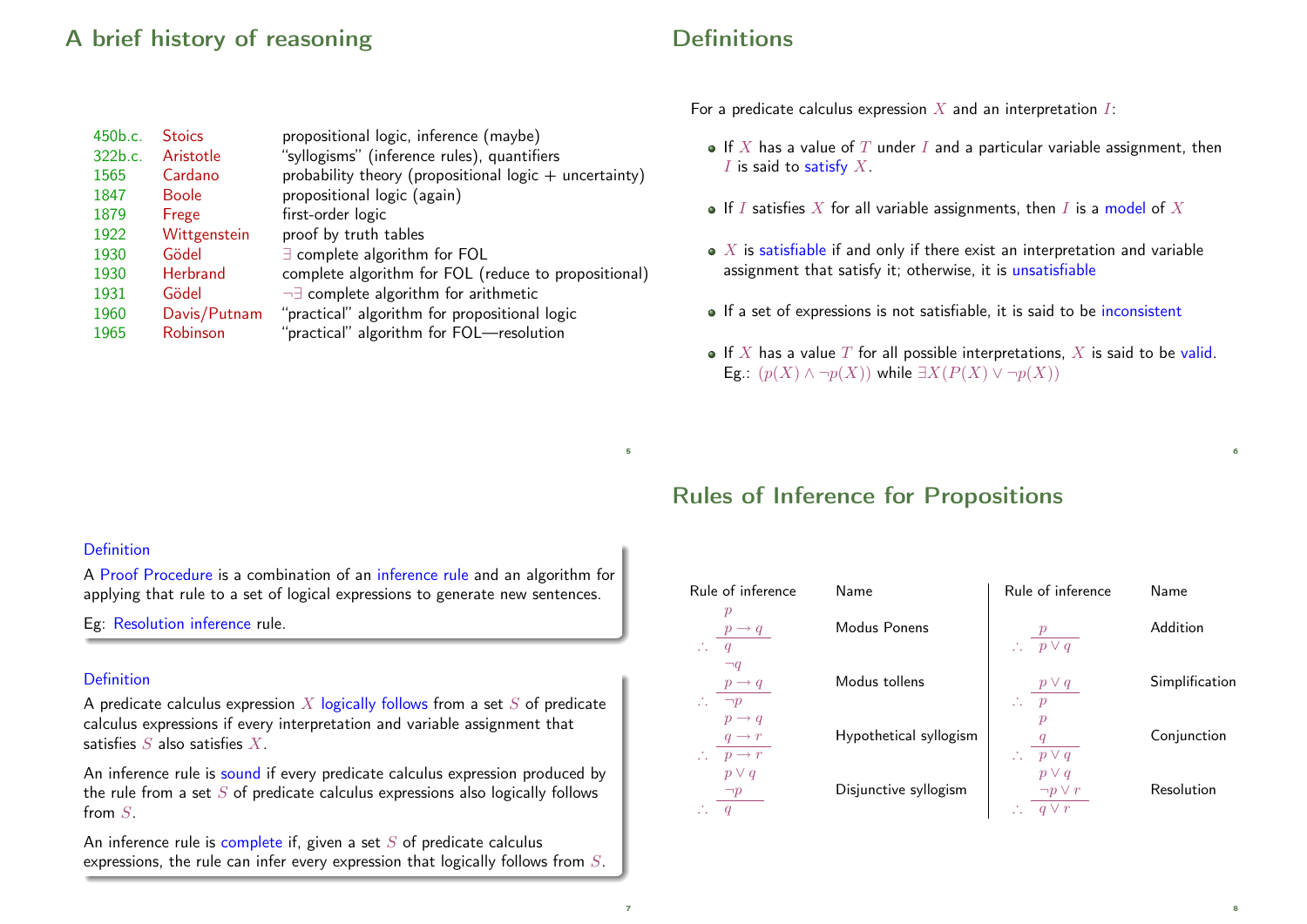## Rules of Inference for Quantified Statements

| Rule of inference                                                | Name                       |  |
|------------------------------------------------------------------|----------------------------|--|
| $\frac{\forall x P(x)}{P(c)}$                                    | Universal instantiation    |  |
| $P(c)$ for an arbitrary $c$<br>$\therefore \quad \forall x P(x)$ | Universal generalization   |  |
| $\exists x P(x)$<br>$\therefore$ $P(c)$ for some element c       | Existential instantiation  |  |
| $P(c)$ for some element $c$<br>$\exists x P(x)$                  | Existential generalization |  |

## Universal instantiation (UI)

Every instantiation of a universally quantified sentence  $\alpha$  is entailed by it:

 $\forall v \alpha$  $\therefore$  Subst $(\{v/c\}, \alpha)$ 

for any variable  $v$  and ground term  $c$ . (Note, here we used prolog notation.)

E.g.,  $\forall x \space King(x) \land Greedy(x) \implies Evil(x)$  yields

 $King(John) \wedge Greedy(John) \implies Evil(John)$  $King(Richard) \wedge Greedy(Richard) \implies Evil(Richard)$  $King(Father(John)) \wedge Greedy(Father(John)) \implies Evil(Father(John))$ . . .

### Existential instantiation (EI)

For any sentence  $\alpha$ , variable v, and constant symbol k that does not appear elsewhere in the knowledge base:

> $\exists v \alpha$  $\therefore$  Subst $(\{v/k\}, \alpha)$

E.g.,  $\exists x \; Crown(x) \land OnHead(x, John)$  yields

 $Crown(C_1) \wedge OnHead(C_1, John)$ 

provided  $C_1$  is a new constant symbol, called a Skolem constant Another example: from  $\exists x \ d(x^y)/dy = x^y$  we obtain

 $d(e^y)/dy = e^y$ 

provided  $e$  is a new constant symbol

## Existential instantiation contd.

UI can be applied several times to add new sentences; the new KB is logically equivalent to the old

EI can be applied once to **replace** the existential sentence; the new KB is **not** equivalent to the old, but is satisfiable iff the old KB was satisfiable

 $\overline{9}$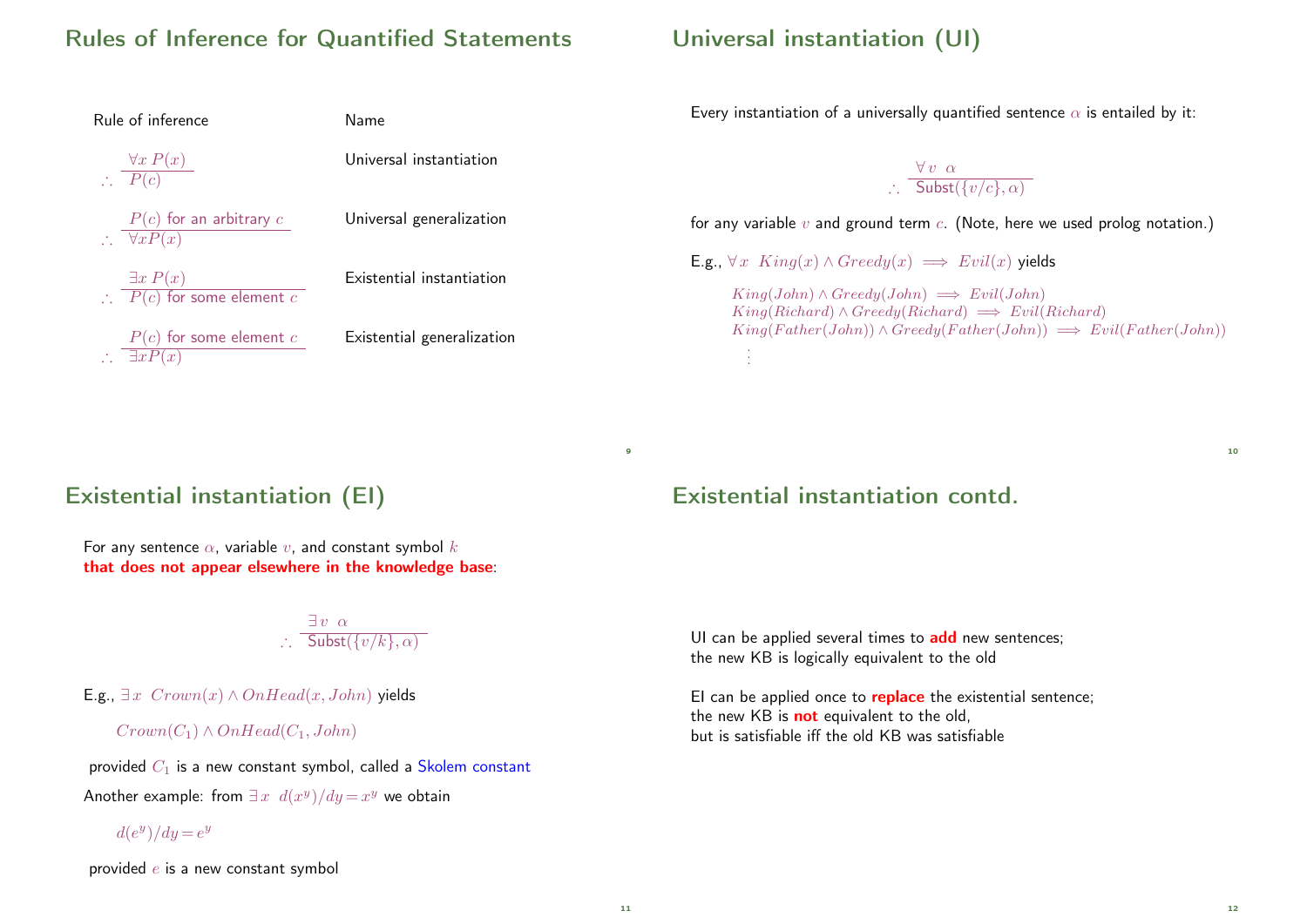## Reduction to propositional inference

#### Suppose the KB contains just the following:

 $\forall x \space King(x) \land Greedy(x) \implies Evil(x)$ King(John) Greedy(John) Brother(Richard, John)

#### Instantiating the universal sentence in **all possible** ways, we have

```
King(John) \wedge Greedu(John) \implies Evil(John)King(Richard) \wedge Greedy(Richard) \implies Evil(Richard)King(John)
Greedy(John)
Brother(Richard, John)
```
#### The new KB is propositionalized: proposition symbols are

 $King(John)$ ,  $Greedy(John)$ ,  $Evil(John)$ ,  $King(Richard)$ , etc.

and can therefore be solved by the methods seen with **propositional logic** 

# Problems with propositionalization

#### Propositionalization seems to generate lots of irrelevant sentences. E.g., from

```
\forall x \space King(x) \land Greedy(x) \implies Evil(x)King(John)
\forall y \; Greedy(y)Brother(Richard, John)
```
it seems obvious that  $Evil(John)$ , but propositionalization produces lots of facts such as  $Greedy(Richard)$  that are irrelevant

With  $p$   $k$ -ary predicates and  $n$  constants, there are  $p\cdot n^k$  instantiations With function symbols, it gets much much worse!

# Reduction to propositional inference (contd.)

- Claim: a ground sentence is entailed by new KB iff entailed by original KB
- Claim: every FOL KB can be propositionalized so as to preserve entailment
- Idea: propositionalize KB and query, apply resolution, return result
- Problem: with variables and function symbols, there are infinitely many ground terms,

e.g.,  $Father(Father(Father(John)))$ 

- Theorem: Herbrand (1930). If a sentence  $\alpha$  is entailed by an FOL KB, it is entailed by a *finite* subset of the propositional KB
- $\bullet$  Idea: For  $n = 0$  to  $\infty$  do create a propositional KB by instantiating with depth- $n$  terms see if  $\alpha$  is entailed by this KB
- Problem: works if  $\alpha$  is entailed, loops if  $\alpha$  is not entailed
- Theorem: Turing (1936), Church (1936), entailment in FOL is semidecidable

## Unification

We can get the inference immediately if we can find a substitution  $\sigma$ such that  $King(x)$  and  $Greedy(x)$  match  $King(John)$  and  $Greedy(y)$ 

 $\sigma = \{x/John, y/John\}$  works Unify $(\alpha, \beta) = \sigma$  if  $\alpha \sigma = \beta \sigma$ 

|                               | Knows(John, x)   Knows(John, Jane) | $\vert \{x/Jane\} \vert$                                          |
|-------------------------------|------------------------------------|-------------------------------------------------------------------|
| Knows(John, x)   Knows(y, OJ) |                                    | $\{x/OJ, y/John\}$                                                |
|                               |                                    | $Knows(John, x)   Knows(y, Mother(y))   {y/John, x/Mother(John)}$ |
| Knows(John, x)   Knows(x, OJ) |                                    | fail                                                              |

Standardizing apart: rename variables to eliminate name overlap, e.g.,  $Knows(z, OJ)$ 

13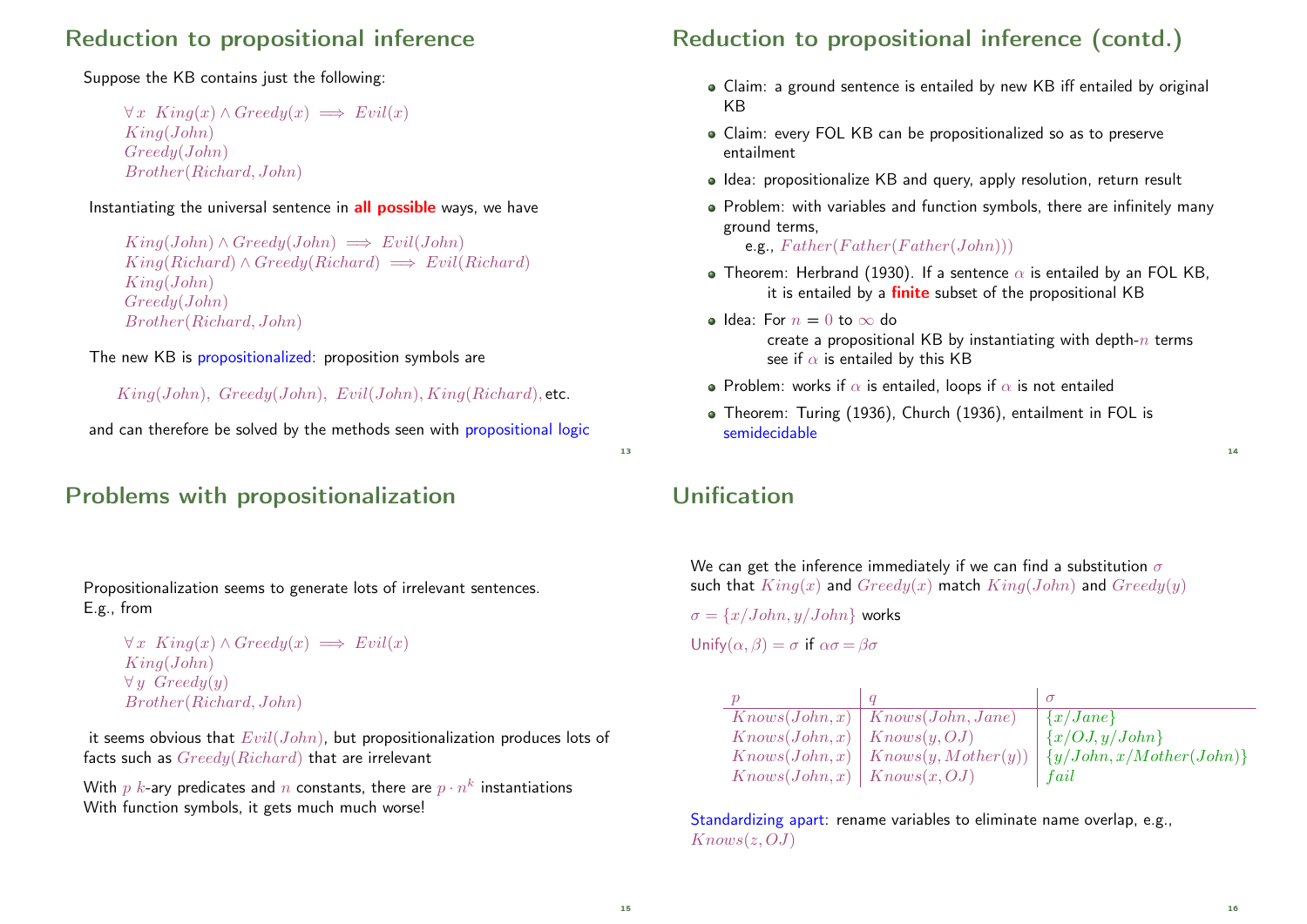### Generalized Modus Ponens (GMP)

Any inference in FOL has to use unification Here is an inference rule with the use of unification

> $p_1', p_2', \ldots, p_n'$  $(p_1 \wedge p_2 \wedge \ldots \wedge p_n \Rightarrow q)$ ∴  $q\sigma$ where  $p_{i}{'}\sigma\!=\!p_{i}\sigma$  for all  $i$

 $p_1{}'$  $p_1$  is  $King(x)$  $p_2{}'$  $p_2$  is  $Greedy(x)$  $\sigma$  is  $\{x/John, y/John\}$  q is  $Evil(x)$  $q\sigma$  is  $Evil(John)$ 

GMP used with KB of definite clauses (exactly one positive literal) All variables assumed universally quantified

## Unification

Unification: search substitution that match two expressions

- constants (ground instances) cannot be substituted
- only variables can be substituted
- cannot substitute x by  $p(x) \rightarrow$  creates infinite regression occur check
- a variable can be substituted with another variable

future substitutions must be consistent (substitution sequence) Composition of substitutions:

#### ${Y/X, Z/W}; {X/V}; {V/a, W/f(b)}$

### Soundness of GMP

Need to show that

$$
p_1', \ldots, p_n', (p_1 \wedge \ldots \wedge p_n \Rightarrow q) \models q\sigma
$$

provided that  $p_{i}{'}\sigma\!=\!p_{i}\sigma$  for all  $i$ 

Lemma: For any definite clause p, we have  $p \models p\sigma$  by UI 1.  $(p_1 \wedge \ldots \wedge p_n \Rightarrow q) \models (p_1 \wedge \ldots \wedge p_n \Rightarrow q) \sigma = (p_1 \sigma \wedge \ldots \wedge p_n \sigma \Rightarrow q \sigma)$ 2.  $p_1', \ldots, p_n' \models p_1' \land \ldots \land p_n' \models p_1' \sigma \land \ldots \land p_n' \sigma$ 3. From 1 and 2,  $q\sigma$  follows by ordinary Modus Ponens

17

## Unification

Unifiers must be as general as possible otherwise eliminate possibility for future solutions: Eg:  $p(X)$ ,  $p(Y)$  and  $\{X/fred, Y/fred\}$ 

#### Definition

If  $\mu$  is any unifier of expressions E and  $\sigma$  is a most general unifier then for  $\mu$ applied to  $E$  there exists  $\mu'$  such that  $E\sigma=E\sigma\mu'$  where  $E\mu$  and  $E\sigma\mu'$  is the composition of unifiers.

mgu is unique (except for relabelling)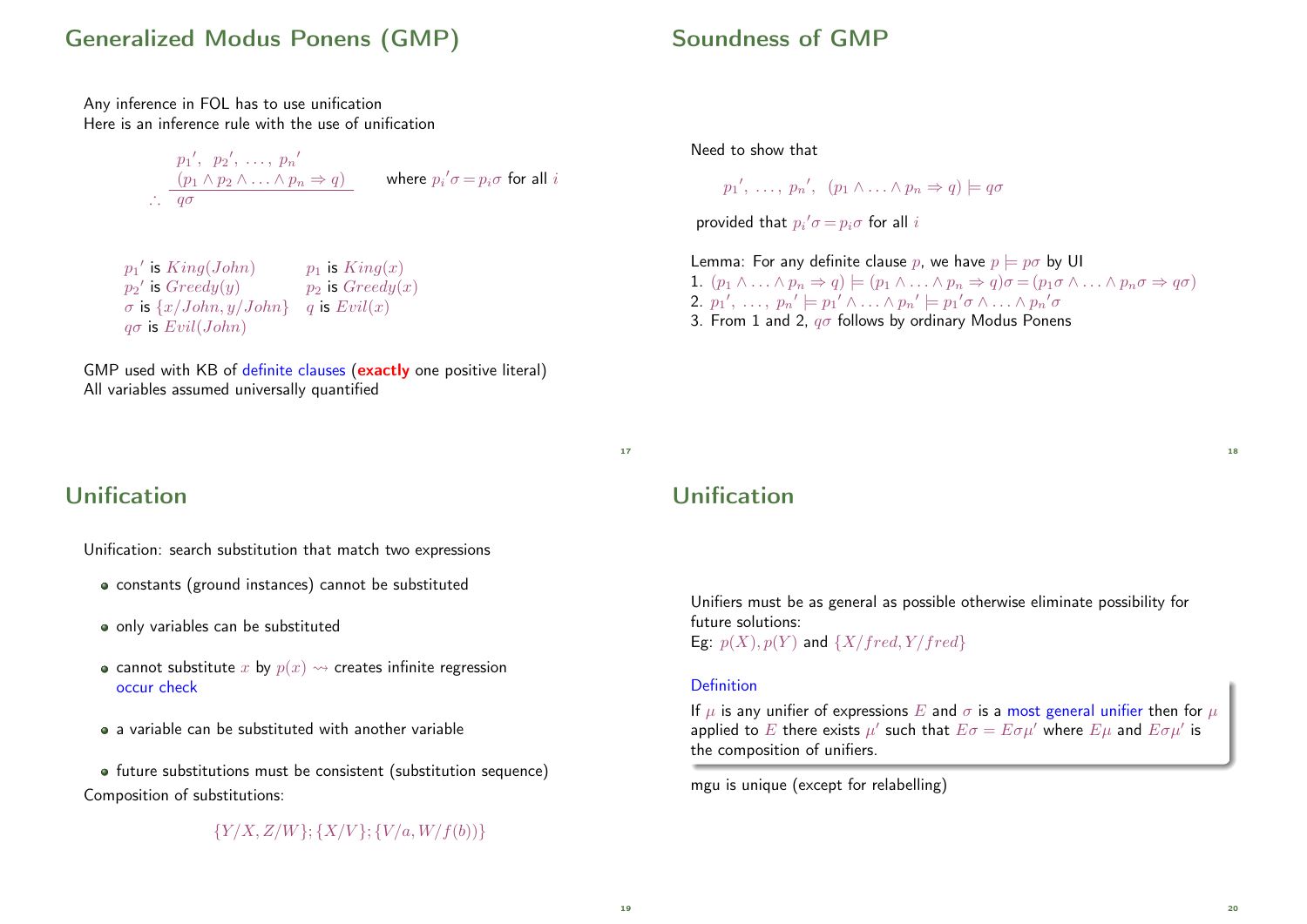# An Unification Algorithm

## Conversion to Clausal Form

|       | function unify(E1, E2);                         |                                   |
|-------|-------------------------------------------------|-----------------------------------|
| begin |                                                 |                                   |
| case  |                                                 |                                   |
|       | both E1 and E2 are constants or the empty list: | %recursion stops                  |
|       | if E1 = E2 then return $\{\}$                   |                                   |
|       | else return FAIL:                               |                                   |
|       | E1 is a variable:                               |                                   |
|       | if E1 occurs in E2 then return FAIL             |                                   |
|       | else return $\{E2/E1\}$ ;                       |                                   |
|       | E2 is a variable:                               |                                   |
|       | if E2 occurs in E1 then return FAIL             |                                   |
|       | else return {E1/E2}                             |                                   |
|       | either E1 or E2 are empty then return FAIL      | %the lists are of different sizes |
|       | otherwise:                                      | %both E1 and E2 are lists         |
|       | begin                                           |                                   |
|       | $HE1 :=$ first element of $E1$ :                |                                   |
|       | $HE2 := first element of E2$ :                  |                                   |
|       | $SUBS1 := unify(HE1, HE2);$                     |                                   |
|       | if SUBS1 : $=$ FAIL then return FAIL;           |                                   |
|       | TE1: = apply(SUBS1, rest of E1);                |                                   |
|       | TE2: $=$ apply (SUBS1, rest of E2);             |                                   |
|       | $SUBS2 := unify(TE1, TE2);$                     |                                   |
|       | if SUBS2 = FAIL then return $FAIL$ ;            |                                   |
|       | else return composition (SUBS1, SUBS2)          |                                   |
|       | end                                             |                                   |
| end   |                                                 | %end case                         |
| end   |                                                 |                                   |

#### Definition

We call clausal form any formula where all variables are universally quantified and the quantifier-free part is in CNF.

Any formula can be transformed into an equisatisfiable clausal form. We obtain it by a number of transformations.

### Forward Chaining

#### Example knowledge base

The law says that it is a crime for an Dane to sell weapons to hostile nations. The country Nono, an enemy of Denmark, has some missiles, and all of its missiles were sold to it by Colonel Thor, who is Dane.

Prove that Col. Thor is a criminal

# $22$

#### Definition

Definite Clauses: Disjunction clauses of literals of which at most one is positive.

#### (Eg.  $\neg p \lor \neg q \lor r$ )

They are are equivalent to implications whose premise is a conjunction of positive literals and conclusion is a single positive literal (Eg:  $(p \wedge q) \implies r$ )

It is advisable building systems that only definite clauses so that reasoning is done by forward chaining rather than resolution that is much more costly.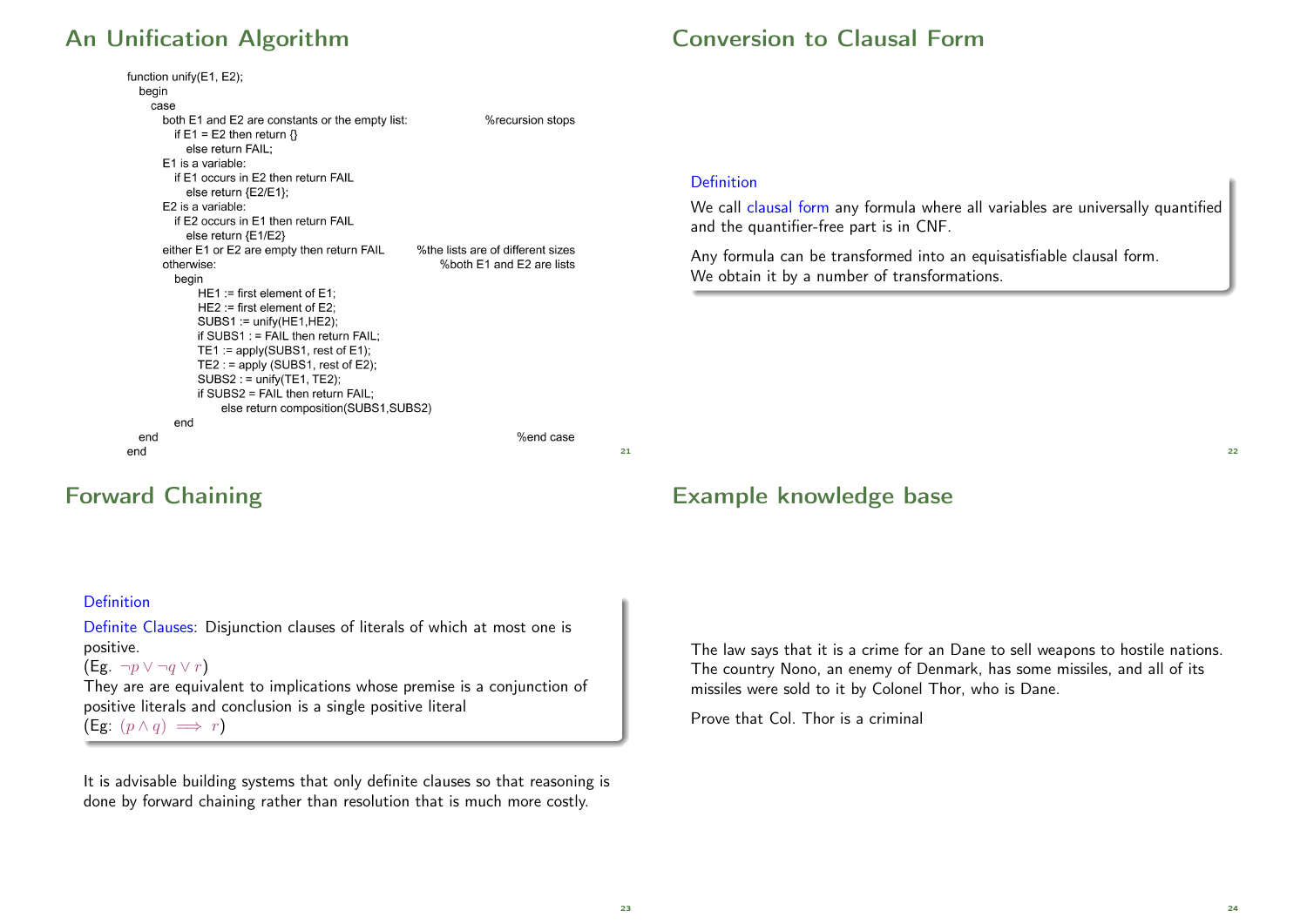## Example knowledge base contd.

## Forward chaining algorithm

. . . it is a crime for an Dane to sell weapons to hostile nations:  $Dane(x) \wedge Weapon(y) \wedge Sells(x, y, z) \wedge Hostile(z) \implies Criminal(x)$ Nono ... has some missiles, i.e.,  $\exists x \, Owns(Nono, x) \land Missile(x)$ :  $Owns(Nono, M_1)$  and  $Missile(M_1)$ . . . all of its missiles were sold to it by Colonel Thor  $\forall x \; \textit{Missile}(x) \land \textit{Owns}(Nono, x) \implies \textit{Sells}(Thor, x, Nono)$ Missiles are weapons:  $Missile(x) \Rightarrow Weapon(x)$ An enemy of Denmark counts as "hostile":  $Enew(x, Denmark) \implies Hostile(x)$ Thor, who is Dane . . .  $Dane(Thor)$ The country Nono, an enemy of Denmark ... Enemy(Nono, Denmark)



 $25$ 

#### Forward chaining proof



#### Properties of forward chaining

For first-order definite clauses the algorithm is:

- Sound because application of generalized modus ponens
- Complete (proof similar to propositional proof)

Datalog = first-order definite clauses + **no functions** (e.g., crime KB) FC terminates for Datalog in poly iterations: at most  $p\cdot n^k$  literals

May not terminate in general (with functions) if  $\alpha$  is not entailed This is unavoidable: entailment with definite clauses is semidecidable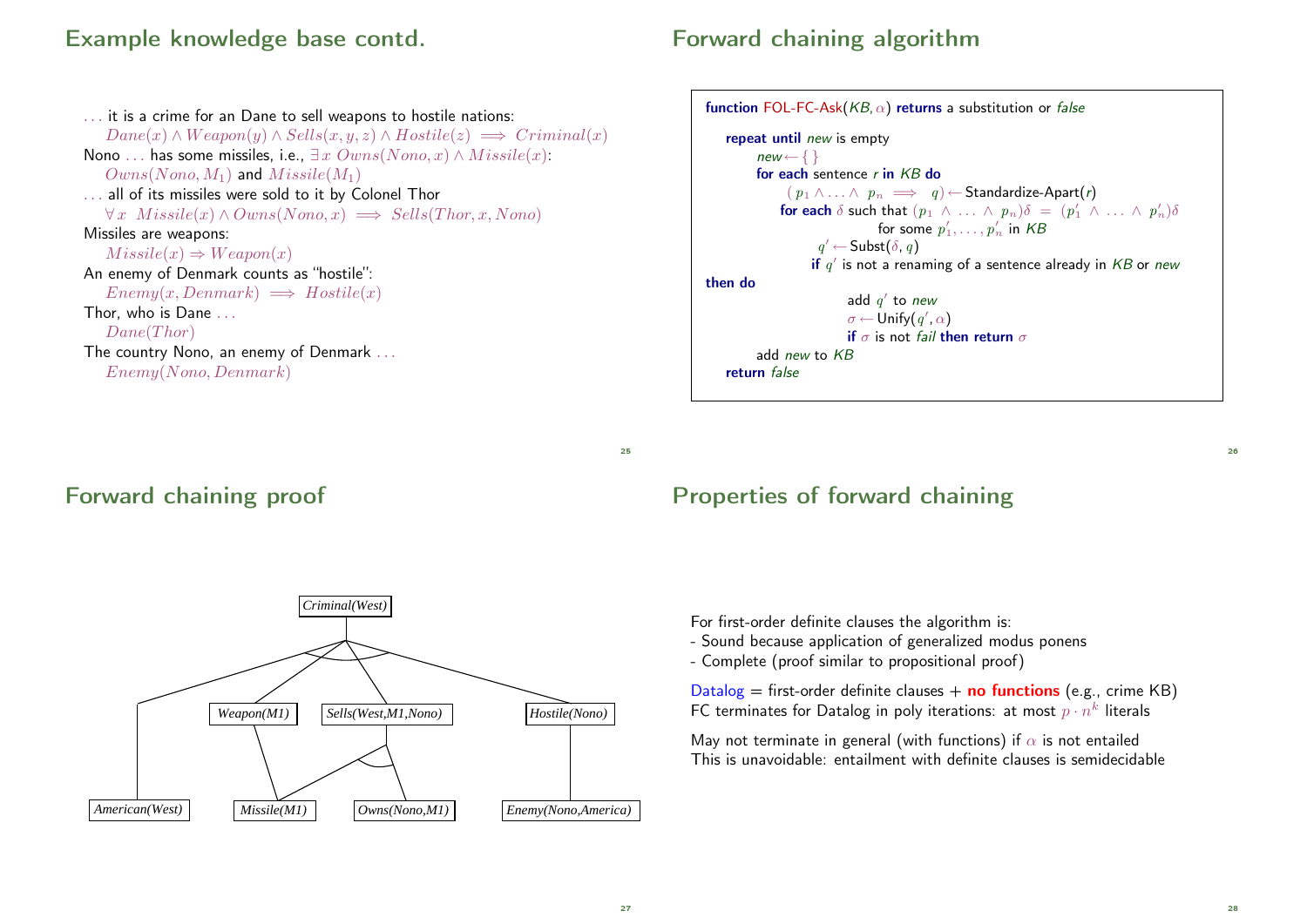# Efficiency of forward chaining

# Hard matching example

- $\bullet$  Simple observation: no need to match a rule on iteration  $k$
- if a premise wasn't added on iteration  $k 1$ 
	- $\implies$  match each rule whose premise contains a newly added literal
- Matching itself can be expensive:
	- $\bullet$  Database indexing allows  $O(1)$  retrieval of known facts e.g., query  $Missile(x)$  retrieves  $Missile(M_1)$
	- Matching conjunctive premises against known facts is NP-hard

Forward chaining is widely used in deductive databases



Colorable() is inferred iff the CSP has a solution CSPs include 3SAT as a special case, hence matching is NP-hard

 $29$ 

# Backward chaining algorithm



### Backward chaining example



32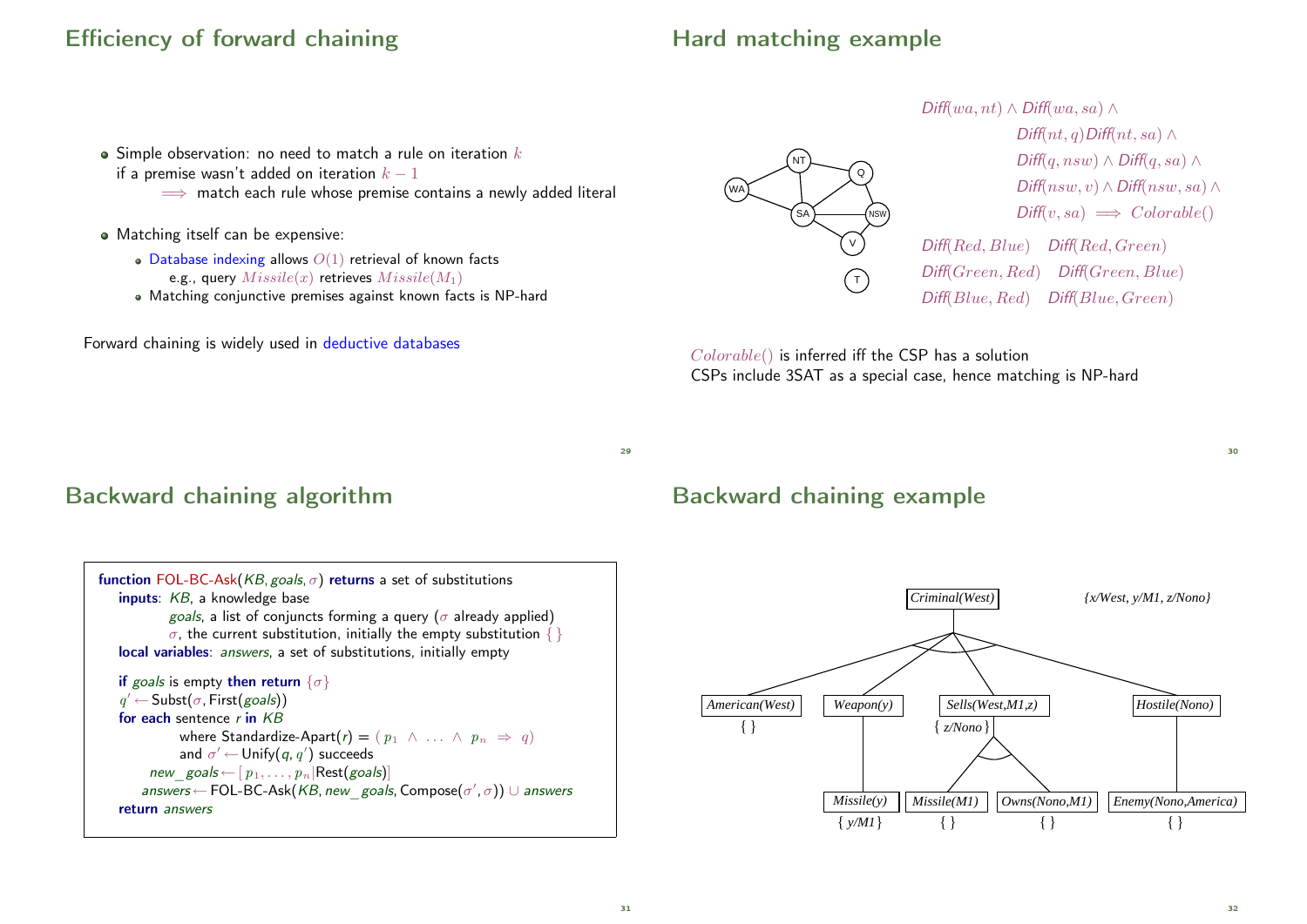#### Properties of backward chaining

## Logic programming

Depth-first recursive proof search: space is linear in size of proof

#### Incomplete due to infinite loops

 $\implies$  fix by checking current goal against every goal on stack

Inefficient due to repeated subgoals (both success and failure)

 $\implies$  fix using caching of previous results (extra space!)

Widely used (without improvements!) for logic programming

Sound bite: computation as inference on logical KBs

| Logic programming                   | Ordinary programming            |
|-------------------------------------|---------------------------------|
| 1. Identify problem                 | Identify problem                |
| 2. Assemble information             | Assemble information            |
| 3. Tea break                        | Figure out solution             |
| 4. Encode information in KB         | Program solution                |
| 5. Encode problem instance as facts | Encode problem instance as data |
| 6. Ask queries                      | Apply program to data           |
| 7. Find false facts                 | Debug procedural errors         |

Should be easier to debug  $Capital(NewYork, US)$  than  $x := x + 2$ !

33

#### Prolog systems

Basis: backward chaining with Horn clauses  $+$  bells & whistles

Program = set of clauses = head :- literal<sub>1</sub>, ... literal<sub>n</sub>.

 $criminal(X)$  :- american $(X)$ , weapon $(Y)$ , sells $(X,Y,Z)$ , hostile $(Z)$ .

#### Efficient unification by open coding

Efficient retrieval of matching clauses by direct linking Depth-first, left-to-right backward chaining Built-in predicates for arithmetic etc., e.g., X is Y\*Z+3 Closed-world assumption ("negation as failure") e.g., given alive $(X)$  :- not dead $(X)$ . alive(joe) succeeds if dead(joe) fails

#### Resolution: brief summary

#### Full first-order version:

$$
\begin{array}{l}\n\ell_1 \vee \cdots \vee \ell_k \\
\vdots \\
\vdots \\
\hline\n\ell_1 \vee \cdots \vee m_n\n\end{array}
$$
\n
$$
\therefore \quad \frac{m_1 \vee \cdots \vee m_n}{(\ell_1 \vee \cdots \vee \ell_{i-1} \vee \ell_{i+1} \vee \cdots \vee \ell_k \vee m_1 \vee \cdots \vee m_{i-1} \vee m_{i+1} \vee \cdots \vee m_n)\sigma}
$$

where  $\mathsf{Unify}(\ell_i, \neg m_j) = \sigma$ .

#### For example,

$$
\frac{\neg Rich(x) \lor Unhappy(x)}{Rich(Ken)}
$$
  
Unhappy(Ken)

with  $\sigma = \{x/Ken\}$ 

 $\rightsquigarrow$ Apply resolution steps to  $CNF(KB \wedge \neg \alpha)$ ; complete for FOL

 $\overline{34}$